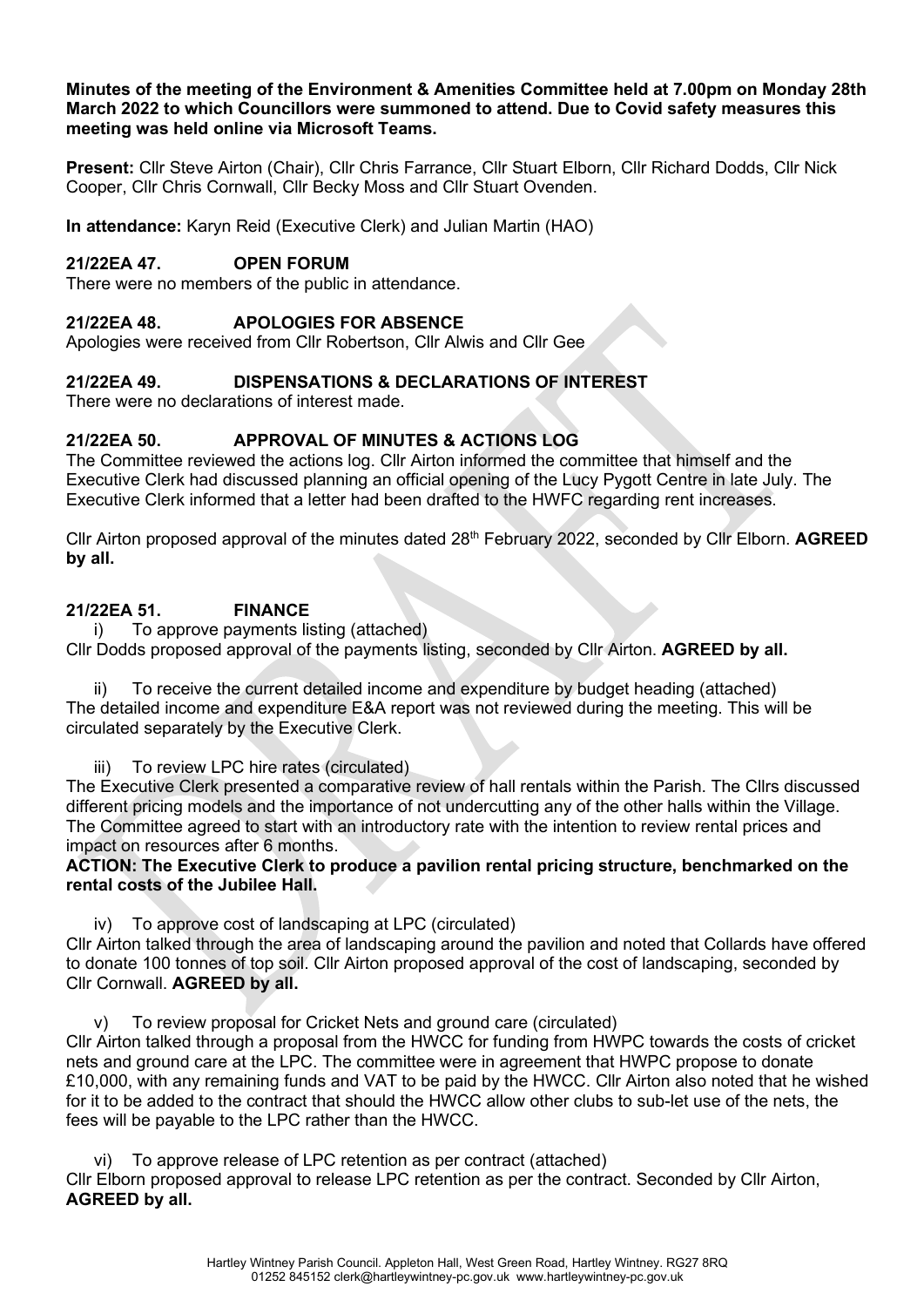The Executive Clerk noted that she has received a quotation for gate and post replacement at the Vicarage Hill allotment. The initial quote is approximately £400-£500 per gate.

# **21/22EA 52. E&A MATTERS**

### i) Discuss Events not yet included in calendar

Village Festival – Cllr Farrance noted that he wished for the HWPC to promote the Community Bus alongside the Rosie Minibus Organisation at the event. Cllr Cooper suggested using the event to promote the fundraising of the new playground on the Jubilee Fields. He suggested a 'sell a brick' model to engage the community in the project.

Culture on the Common – It was acknowledged by the committee that this event will not be running this year.

Christmas Market fireworks – The Executive Clerk explained the additional costs incurred to run the fireworks display at the end of the Christmas Market. The Committee supported the suggestion that there is not a fireworks display this year and that we explore options for an alternative finisher for the market.

### ii) HWPC License requirement

The Executive Clerk explained that the current license is held in the name of a HWPC employee, resulting in sole responsibility which isn't appropriate. It was suggested that the license is discontinued under the expectation that should an event market trader wish to serve alcohol it is their responsibility to hold an appropriate license.

#### iii) High Street Flag poles update

The Executive Clerk explained the High Street flag poles project and the restrictions faced as a result of listed building concerns, damage liability and planning requirements. As a result of these implications, there were only a small number of buildings able and willing to have a flag pole installed. It was agreed that this project is not demonstrating an effective use of HWPC funds and resources so will be discontinued. Should any businesses still wish to install a flagpole it will be at their own cost and liability.

iv) Receive Gravediggers costs and agree recharge (circulated)

Cllr Airton noted that the age definition of a baby, child and adult should be explicitly detailed. **ACTION: Cllr Dodds to investigate the official age definition of babies, children and adults, and communicate to the Executive Clerk.**

The Executive Clerk presented the price quotation for the proposed Gravedigger. The HAO noted that currently the excess clay soil is being left on site at the graveyard, however this is not sustainable in the long term. It was suggested that going forward the gravedigger will remove all soil from the cemetery as standard, with the cost of £190 to be included in the burial fees.

v) Planned works to Telephone Box and Bike Racks on High Street The Executive Clerk noted that Keller Williams will be performing improvement works on the telephone box and bike racks on the High Street as part of their 'Red Day', whereby they donate a day of their time to contribute to the local community.

vi) Review preferred Memorial Bench styles for policy (attached) The Committee reviewed the Memorial Bench styles, there were no objections towards the suggested bench styles.

# **21/22EA 53. E&A PROJECTS LIST – S106 LEISURE & OPEN SPACES**

i) To receive update and approve any action on the current E&A projects

a) Jubilee Playground / Sports Field (Executive Clerk)

The Executive Clerk updated the committee on the progress of the jubilee playground project. The promotional material and letter is drafted and ready to send out to potential donors and grants applications. The open consultation to the community will begin after Easter.

b) War Memorial Green Space (Cllr Gee)